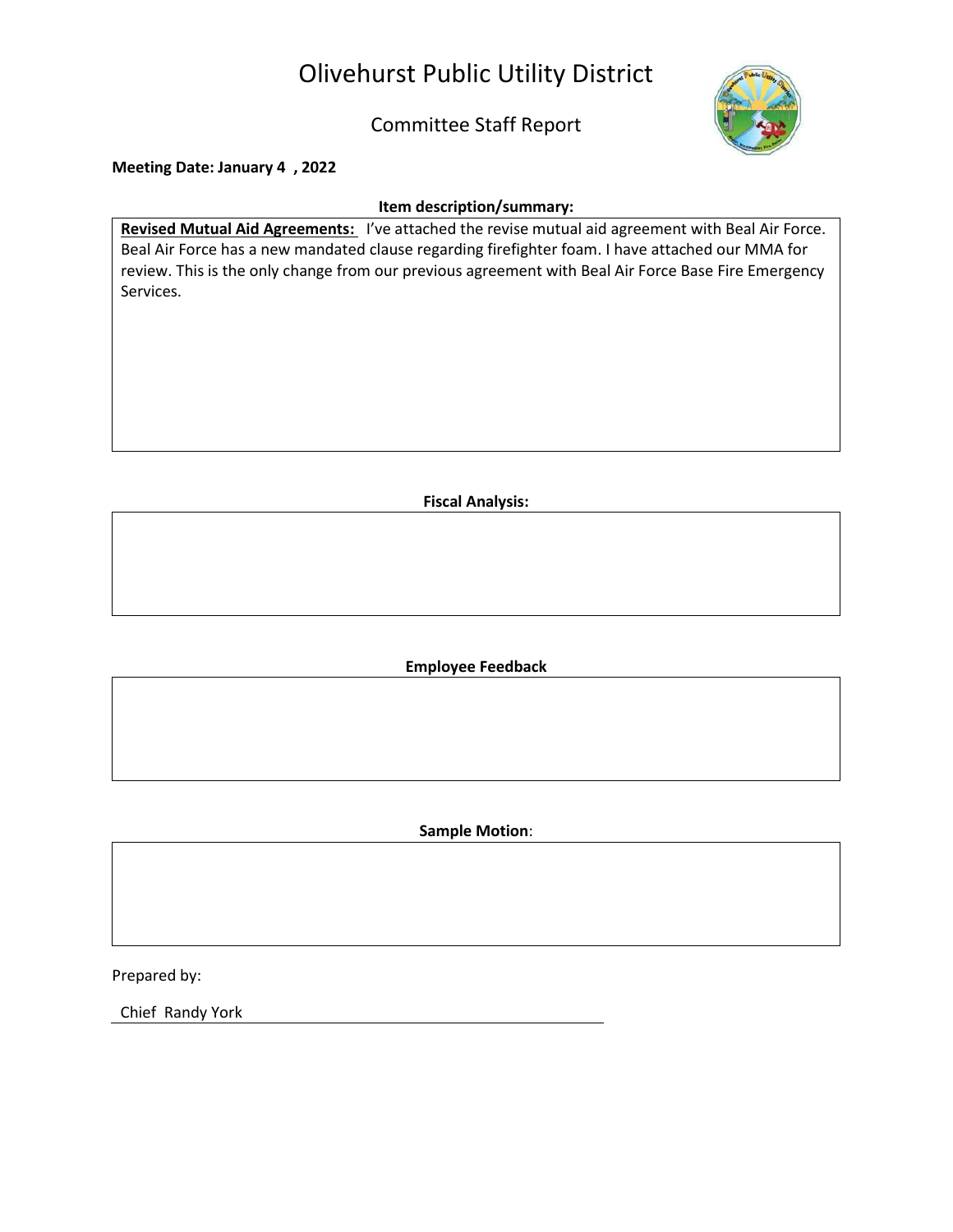

### DEPARTMENT OF THE AIR FORCE HEADQUARTERS 9TH RECONNAISSANCE WING (ACC) BEALE AIR FORCE BASE, CALIFORNIA

This Mutual Aid Agreement (the "Agreement"), is made and entered into this \_\_\_\_\_ day of 20. , between the Secretary of the Air Force (the "Air Force") acting by and through the Commander, *Beale AFB*, pursuant to the authority of 42 U.S.C. **§** 1856a and the Fire Department of *Olivehurst Public Utilities District Fire Department*. Together the Air Force and Olivehurst Public Utilities District Fire Department are hereinafter referred to as the "Parties".

#### **WITNESSETH:**

WHEREAS, each of the Parties hereto maintains equipment and personnel for the suppression of fires and the management of other emergency incidents occurring within areas under their respective jurisdictions; and

WHEREAS, as set forth in 42 U.S.C. **§** 1856 the term 'fire protection' includes personal services and equipment required for fire prevention, the protection of life and property from fire, firefighting, and emergency services, including basic medical support, basic and advanced life support, hazardous material containment and confinement, and special rescue incidents involving vehicular and water mishaps, and trench, building, and confined space extractions; and

WHEREAS, the Parties hereto desire to augment the fire protection capabilities available in their respective jurisdictions by entering into this Agreement.

#### **NOW, THEREFORE, in consideration of the mutual covenants, obligations and agreements herein established, the Parties hereby agree as follows:**

a. The authority to enter into this Agreement is set forth in 42 U.S.C. **§** 1856a, and Title 15 United States Code Section 2210, the regulations implementing same at Title 44 Code of Federal Regulations Part 151 *Emergency Management and Assistance* and AFI 32-2001, *Fire and Emergency Services Program*.

b. This Agreement will serve as the agreement between the Parties for securing to each mutual aid in fire protection services as defined above.

c. On request to a representative of the *Beale AFB* fire department by a representative of the *Olivehurst Public Utilities District Fire Department*, fire protection equipment and personnel of the *Beale AFB* fire department will be dispatched to any point within the area for which the *Olivehurst Public Utilities District Fire Department* normally provides fire protection services as designated by the representatives of the *Olivehurst Public Utilities District Fire Department*.

d. On request to a representative of the *Olivehurst Public Utilities District Fire Department* by a representative of the *Beale AFB* fire department, fire protection equipment and personnel of the *Olivehurst Public Utilities District Fire Department County* will be dispatched to any point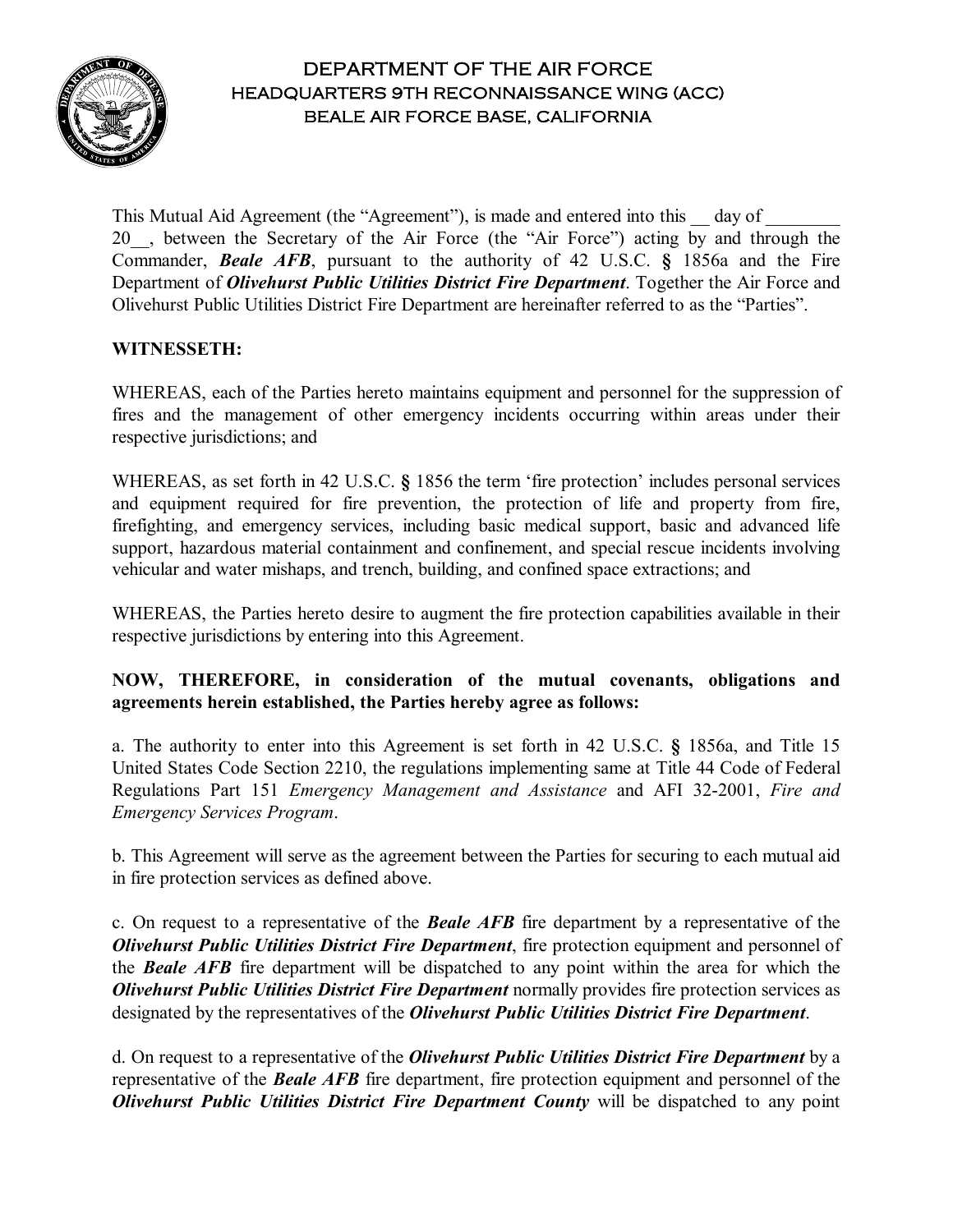within the jurisdiction of the *Beale AFB* as designated by the representative of the *Olivehurst Public Utilities District Fire Department* fire department.

e. Any dispatch of equipment and personnel by the Parties pursuant to this Agreement is subject to the following conditions:

(1) Any request for aid hereunder will include a statement of the amount and type of equipment and personnel requested and will specify the location to which the equipment and personnel are to be dispatched, but the amount and type of equipment and the number of personnel to be furnished will be determined by the responding organization. The requesting organization will ensure access to site for the responding organization.

(2) The responding organization will report to the officer in charge of the requesting organization at the location to which the equipment is dispatched, and will be subject to the orders of that official.

(3) The responding organization will be released by the requesting organization when the services of the responding organization are no longer required or when the responding organization is needed within the area for which it normally provides fire protection.

(4). HAZMAT incident response will include the response to, and control and containment of any release or suspected release of any material suspected to be or known to be hazardous. Where the properties of a released material are not known, it will be considered hazardous until proven otherwise by the requesting organization using all technical resources available. Cleanup and removal of contained HAZMAT will be the responsibility of the requesting organization.

(5) In the event of a crash of an aircraft owned or operated by the United States or military aircraft of any foreign nation within the area for which the *Olivehurst Public Utilities District Fire Department* normally provides fire protection services, the chief of the *Beale AFB* fire department or his or her representative may assume full command on arrival at the scene of the crash.

f. Each Party hereby agrees that its intent with respect to the rendering of assistance to the other Party under this Agreement is not to seek reimbursement from the Party requesting such assistance. Notwithstanding the above, the Parties hereby recognize that pursuant to the Section 11 of the Federal Fire Prevention and Control Act of 1974 (15 U.S.C. **§** 2210) and Federal regulations issued there under (44 Code of Federal Regulations Part 151), *Olivehurst Public Utilities District Fire Department* is permitted to seek reimbursement for all or any part of its direct expenses and losses (defined as additional firefighting costs over normal operational costs) incurred in fighting fires on property under the jurisdiction of the United States. Furthermore, under the authority of 42 U.S.C. **§** 1856a, and pursuant to any applicable state or local IAW each Party hereby reserves the right to seek reimbursement from the other for all or any part of the costs (defined as additional firefighting costs over normal operational costs) incurred by it in providing fire protection services to the other Party in response to a request for assistance. Furthermore, *Olivehurst Public Utilities District Fire Department* agrees to indemnify and hold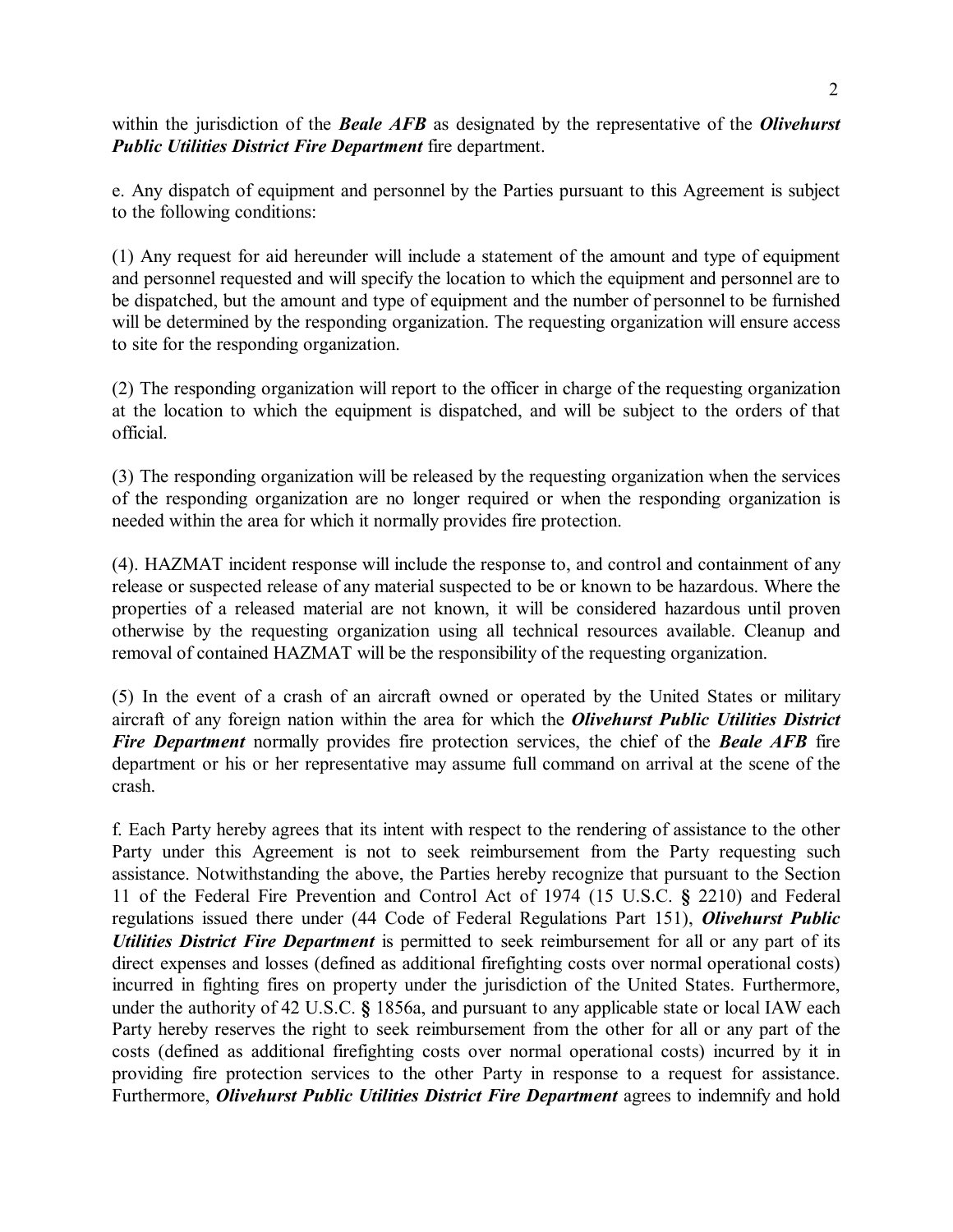harmless the United States from any liability that may arise from the use of fire-fighting foams, chemicals, or other materials by the Air Force in providing fire protection services to the *Olivehurst Public Utilities District Fire Department*, which agreement to indemnify and hold harmless includes, but is not limited to, such uses that may result in hazardous substance exposure or pollution of or contamination to air, land, water, person or property or such uses that may result in response actions under CERCLA, RCRA, or any other federal, state, or local laws. Notwithstanding any other provision of this Agreement, termination of this Agreement shall in no way affect *Olivehurst Public Utilities District Fire Department's* obligation under this paragraph to indemnify and hold harmless the United States from any liability that may arise from the use of fire-fighting foams, chemicals, or other materials by the Air Force in providing fire protection services to the *Olivehurst Public Utilities District Fire Department*, which obligation shall survive such termination.

(6) Where local agencies do not assign an incident safety officer, an Air Force representative will be assigned to act as the incident safety officer for *Beale AFB* to observe Air Force operations.

g. Both Parties agree to implement the National Incident Management System during all emergency responses on and off Installations IAW *National Fire Protection Association Standard 1561.* 

h. Each Party waives all claims against the other Party for compensation for any loss, damage, personal injury, or death occurring as a consequence of the performance of this Agreement. This provision does not waive any right of reimbursement pursuant to paragraph f.

i. All equipment used by *Olivehurst Public Utilities District Fire Department* in carrying out this Agreement will, at the time of action hereunder, be owned by it; and all personnel acting for *Olivehurst Public Utilities District Fire Department* under this Agreement will, at the time of such action, be an employee or volunteer member of *Olivehurst Public Utilities District Fire Department*.

j. The rendering of assistance under the terms of this Agreement will not be mandatory; however, the Party receiving a request for assistance will endeavor to immediately inform the requesting Party if the requested assistance cannot be provided and, if assistance can be provided, the quantity of such resources as may be dispatched in response to such request.

k. Neither Party will hold the other Party liable or at fault for failing to respond to any request for assistance or for failing to respond to such a request in a timely manner or with less than optimum equipment and/or personnel, it being the understanding of the Parties that each is primarily and ultimately responsible for the provision of fire protection services needed within their own jurisdictions.

l. Disputes.

Parties to Negotiate. If a dispute should arise, the Parties agree to first attempt to resolve the dispute using unassisted negotiation techniques (i.e., without the assistance of a neutral third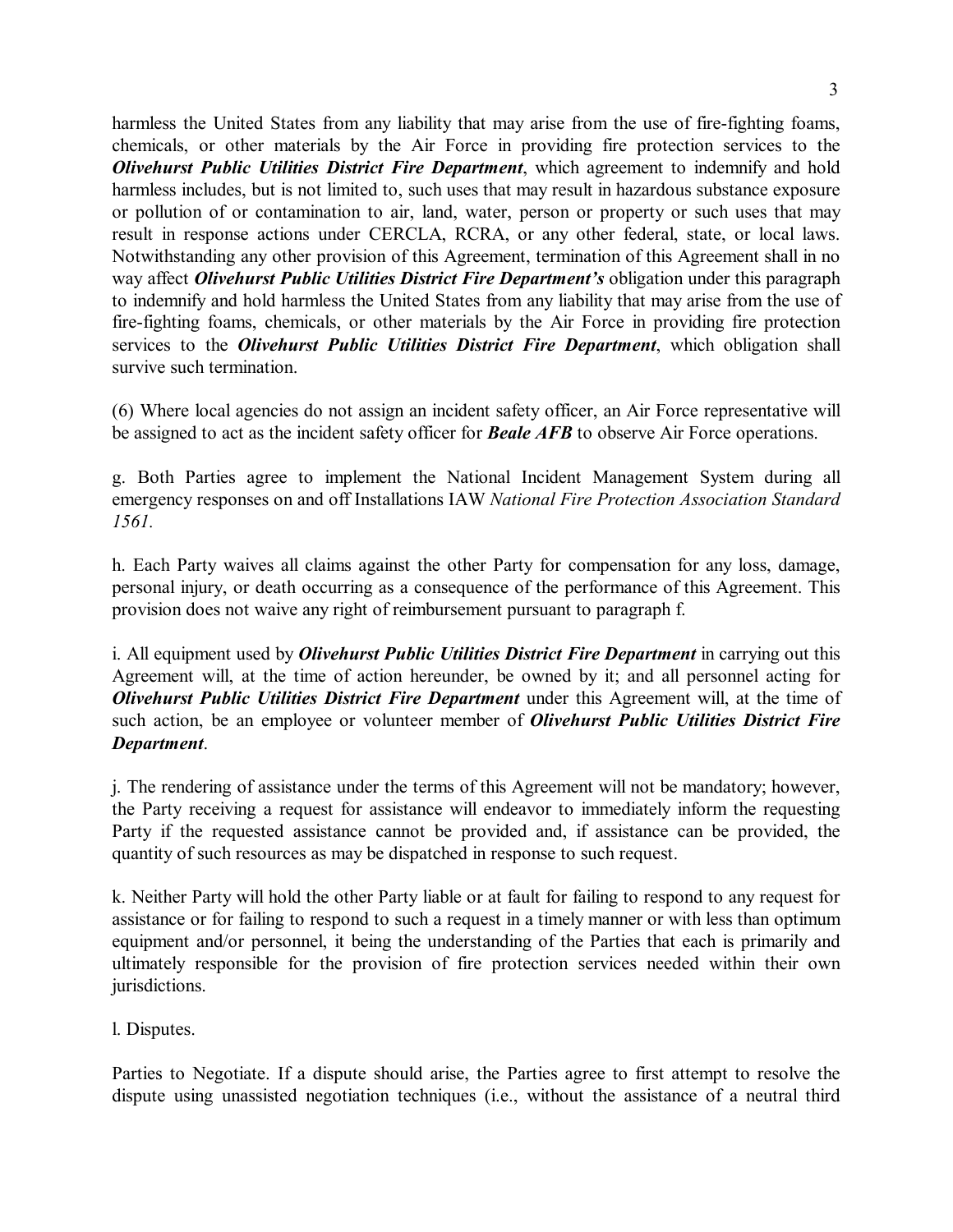party). Either Party may request in writing that unassisted negotiations commence. As part of the unassisted negotiation, the Parties shall consider employing joint fact-finding, if material factual disputes are involved, and shall use other early resolution techniques appropriate to the circumstances. If the dispute involves material issues of fact, the Parties may employ a neutral third party to provide a confidential evaluation of the issues of fact.

m. Alternative Dispute Resolution.

1. If the dispute is not resolved within sixty (60) days after the request for unassisted negotiations, and the Parties do not mutually agree to continue the unassisted negotiations, the Parties shall employ alternative dispute resolution procedures involving nonbinding mediation of the dispute by a neutral third party. The alternative dispute resolution procedures employed shall include a confidential evaluation of both the facts and the law and the issuance of confidential recommendations by the neutral third party.

2. By entering into this Agreement, the Parties have voluntarily adopted alternative dispute resolution procedures IAW 5 United States Code. § 572(c). These procedures shall not be employed if determined by either Party to be inappropriate after taking into consideration the factors enumerated at 5 United States Code. § 572(b). A Party rejecting alternative dispute resolution as inappropriate shall document its reasons in writing and deliver them to the other Party. The Parties shall enter into a master written alternative dispute resolution Agreement governing alternative dispute resolution proceedings that may be amended as needed to fit individual proceedings. (A template of an acceptable alternative dispute resolution agreement may be found at [www.adr.af.mil\)](http://www.adr.af.mil/).

3. The Government's obligation to make any payment arising out of an agreement resolving a dispute under this Agreement is contingent upon the availability of funds proper for such payment. The (insert Fire department organization) obligation to make any payment arising out of an agreement resolving a dispute under this Agreement is contingent upon the availability of funds proper for such payment.

n. All notices, requests, demands, and other communications which may or are required to be delivered hereunder will be in writing and will be delivered by messenger, by a nationallyrecognized overnight mail delivery service or by certified mail, return receipt requested, at the following addresses:

For the Air Force: *Beale AFB* Heather A. Fox, Colonel, USAF 9 RW/CC 6451 B Street Beale AFB, CA 95903

And: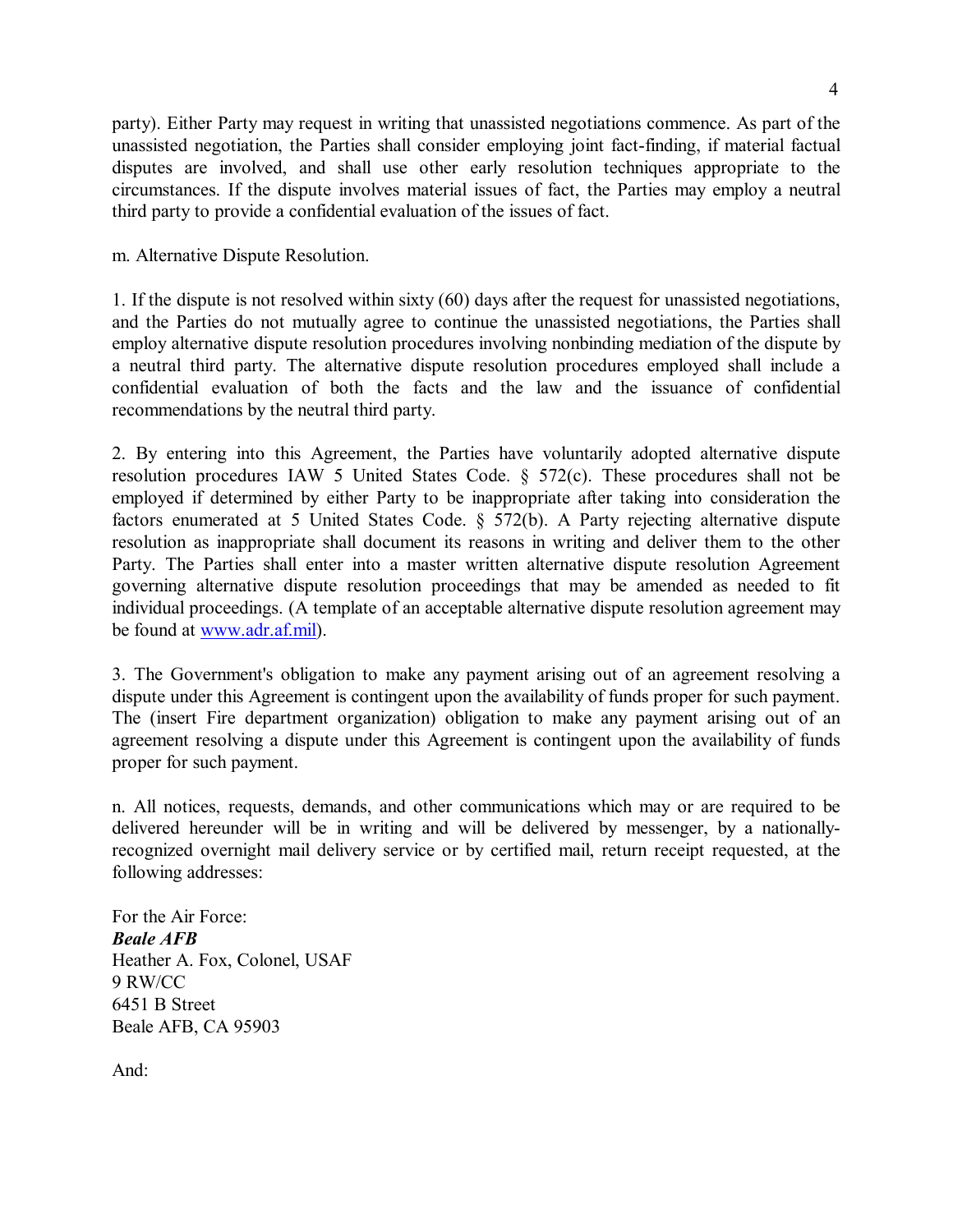Department of the Air Force Air Force Civil Engineer Center/CXF 139 Barnes Dr, Suite 1 Tyndall AFB FL 32403-5319

And:

*Beale AFB* Kevin Smith, GS-13 (Fire Chief) 7195 Fire House Rd Beale AFB, CA 95903

#### *For Olivehurst Public Utilities District Fire Department*

*Olivehurst Public Utilities District Fire Department* Fire Chief Randy York *1962 9th Street Olivehurst, CA 95961*

#### **TERMS OF THE AGREEMENT**

o. This Agreement will become effective on the date of the last signature to the Agreement and will remain in effect for five years (  $\blacksquare$  ) from that date (the "Term") and automatically renews for an additional five year period with the right to renew for additional two five year terms not to exceed a total of 20 years. Either Party may unilaterally terminate this Agreement during the Term by sending notification of its intent to terminate to the other Party at 180 days in advance of the proposed date of termination. Such notification will be in the form of a written submission to the other Party.

p. Upon becoming effective, this Agreement will supersede and cancel all previous agreements between the Parties concerning the rendering of assistance from one to the other for the purposes stated in this Agreement.

q. The modification or amendment of this Agreement, or any of the provisions of this Agreement, will not become effective unless executed in writing by both Parties.

r. This Agreement may be executed in one or more counterparts, each of which will be deemed an original.

IN WITNESS WHEREOF, The Parties have caused this Agreement to be executed by their duly authorized representatives on the dates shown below: